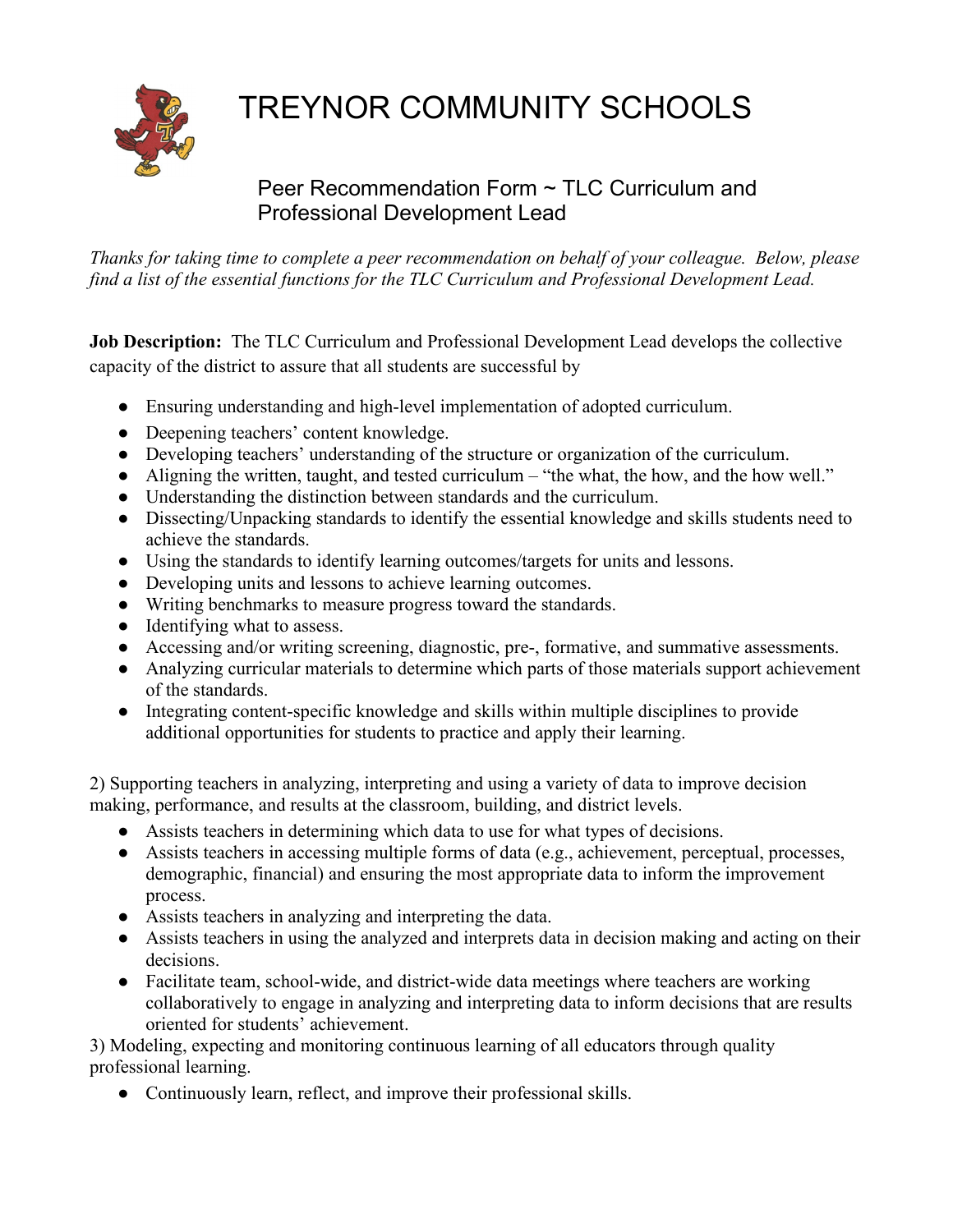- Participate in collaborative, sustained, job-embedded professional development aligned with student needs and district goals.
	- Informed by data.
	- Reflecting current research-based best practices.
	- Differentiated to meet individual and group needs.
	- Aligned with the Iowa Professional Development Model (IPDM).
	- Monitored for implementation.
	- Evaluated for impact.

4) Effectively and efficiently leading change while developing the capacity of others to deal with change.

- Works with the superintendent/designee to create, sustain, and support a sense of urgency to address changing conditions.
- Engages staff is use of data to understand learning, teaching, and organizational needs.
- Crafts an understandable message about how the proposed changes will lead to improvement.
- Articulates change efforts that lead to improvement in ways that result in achievement of the students and the shared vision.